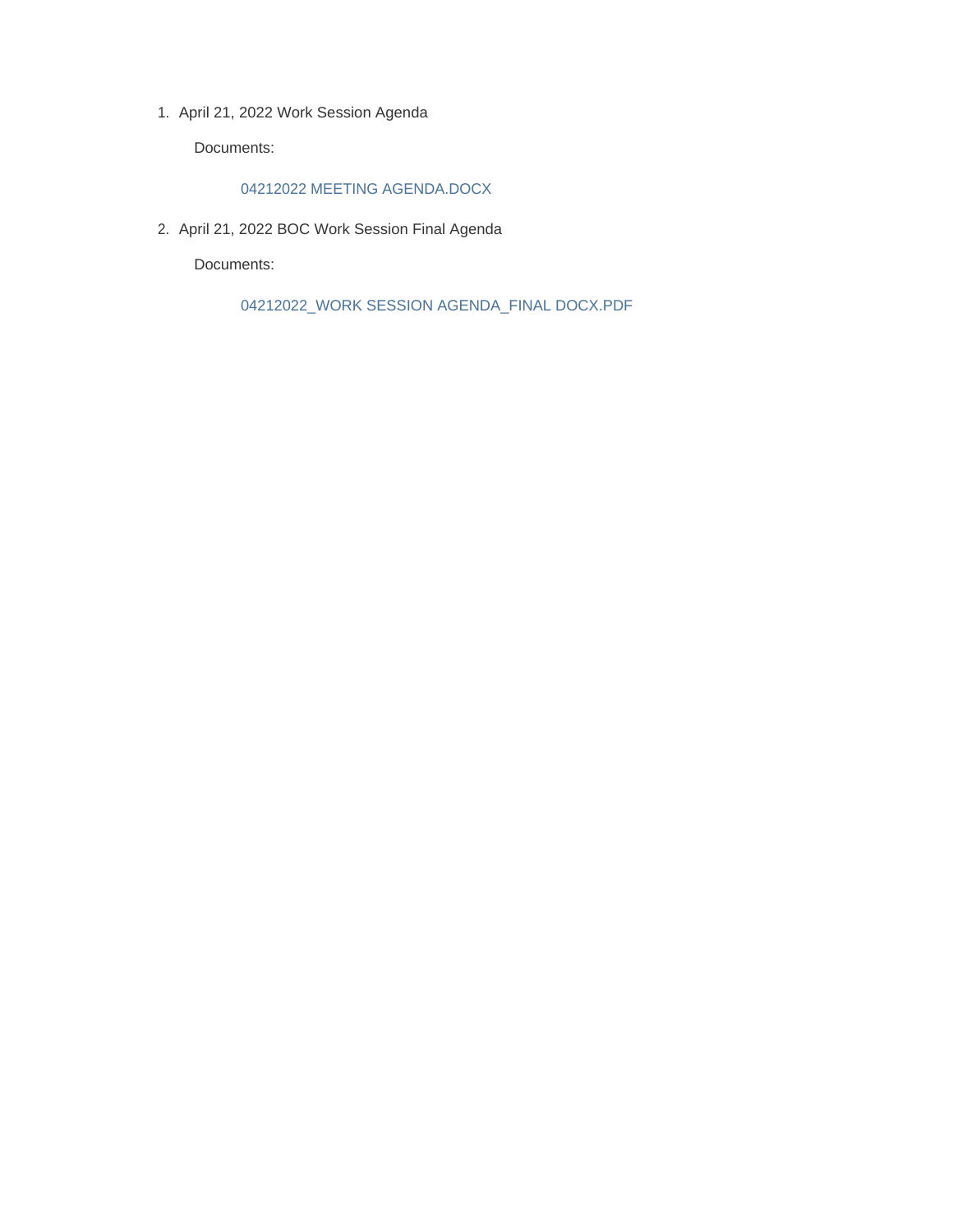

The Georgia Conflict of Interest in Zoning Action Statue (O.C.G.A. §§ 36-67A-1 et seq.) requires disclosure of certain campaign contributions made by applicants for rezoning actions and by opponents of rezoning application. A rezoning applicant or opponent of a rezoning application must disclose contributions or gifts which in aggregate total \$250.00 or more if made within the last two years to a current member of Effingham County Planning Board, Board of Commissioners, or other Effingham County official who will consider the application. The campaign contribution disclosure requirement applies to an opponent of a rezoning application who publishes his or her opposition by appearance before the Planning Board or Board of Commissioners or by any other oral or written communication to a member or members of the Planning Board or Board of Commissioners. Disclosure must be reported to the Board of Commissioners by applicants within ten (10) days after the rezoning application is filed and by opponents at least five (5) days prior to the first hearing by the Planning Board. Any person knowing failing to comply with these requirements shall be guilty of a misdemeanor.

"Individuals with disabilities who require special needs to observe and/or participate in this meeting, or who have questions regarding the accessibility of the meeting or the facilities should contact the County Clerk at 912-754-2123 promptly to afford the County time to create reasonable accommodations for those persons."

## **\*\*PLEASE TURN OFF YOUR CELL PHONE**

## **Agenda**

### **Virtual Meeting Information:**

Zoom link:

https://us06web.zoom.us/j/88387585556?pwd=bDhncFEvSlMwdmN2VW9NWUR5OHduQT09

Phone Number: **1-929-436-2866**

Meeting ID: **883 8758 5556**

Access Code: **645218**

- **I. Roll Call**
- **II. Call to Order**
- **III. Public Comments**  Comments shall pertain to the subject matter only. Should you wish to make remarks, clearly state your full name into the microphone before commencing to speak
- **IV. Discussion –** discussion related to managing growth and development within the county and open for public comment
- **V. Adjournment**